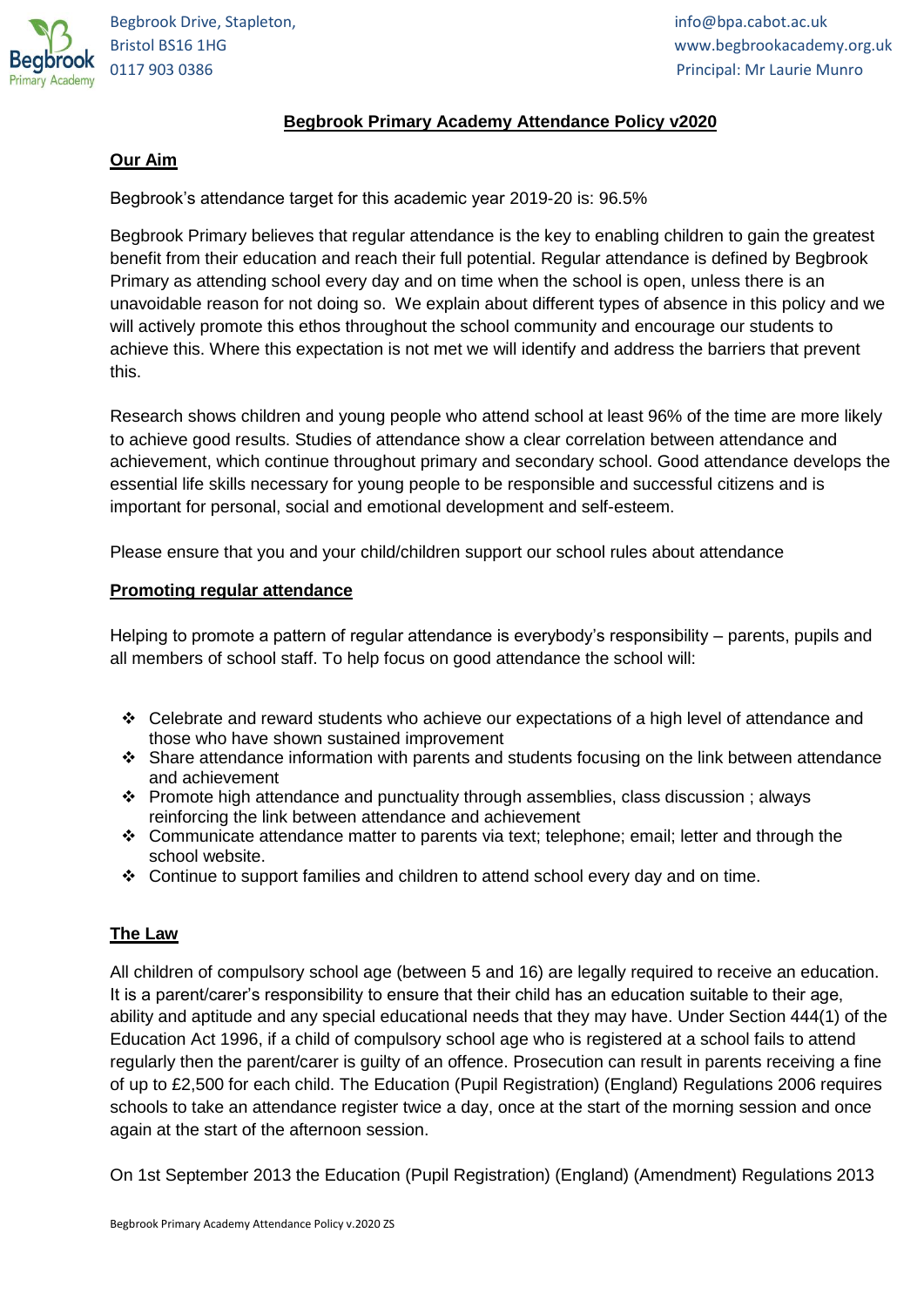

Bristol BS16 1HG www.begbrookacademy.org.uk 0117 903 0386 Principal: Mr Laurie Munro

came into force amending the 2006 regulations and changing the law about pupils taking leave during term-time. The amendments made it very clear that Head teachers may not grant any leave of absence during term-time unless they consider the absence to be 'exceptional circumstances' The change in legislation removed all references to family holidays, extended leave and the previous threshold of 10 school days' authorised absence in a school year for term-time holidays.

# **Types of absences**

Every instance of absence has to be classified by the school (not by the parents) as either authorised or unauthorised. All reasons for absences are fully investigated and if no reason is given, the absence will be recorded as unauthorised.

# **Authorised absences (approved absences)**

Authorised absences are mornings or afternoons away from school for a good reason, like illness, medical or dental appointments which unavoidably fall in school time.

Absences due to illness/appointments need to be reported to the school via telephone/email/webform no later than **9.30am** on each day of absence.

**Illness-** In most cases, absences for illness reported following the school's procedure will be authorised, unless there is a reason to believe that the illness is not genuine, or if there is persistent sickness absences that are affecting a child's attendance and education. In these cases, the school reserves the right to request supporting medical evidence for the period of illness. This can be in the form of a medical appointment card or a prescription issued on the day of absence. Only in rare cases will the school request a letter from a GP. Absences due to illness which have not been reported to the school by the Parent/Carer on the first day of absence may not be authorised and will be recorded as an unauthorised absence. The reporting of absence due to illness remains the responsibility of the Parent/Carer. It is school policy that where a child has been sent home from school or absent due to vomiting or diarrhoea, they must not return to school until 48 hours after the last episode to reduce the risk of infection to other children and adults at the school.

**Medical/Dental Appointments-** Wherever possible, medical and dental appointments should be made out of school time. Where appointments during school time are unavoidable, the absences may be authorised providing that we are informed of the absences following the school's procedure. The child should be absent for as short a period of time as possible. All absences for medical or dental appointments must be supported by providing the school office with sight of or a copy of the appointment card or letter – only then will be absence be authorised.

**Exclusion-** When a child is excluded from attending school for a fixed period of time, this is counted as authorised absence.

**Religious Observance-** Begbrook Primary acknowledges the multi-faith nature of the school community and recognises that on some occasions, religious festivals may fall outside of school holidays or weekends and this necessitates a consideration of authorised absence for religious observance. One day will be granted as authorised absence for religious observance of festivals such as Eid, and any additional days taken may be recorded in the register as unauthorised absence. *The school must still be notified of the absence by 9.30am on these occasions.*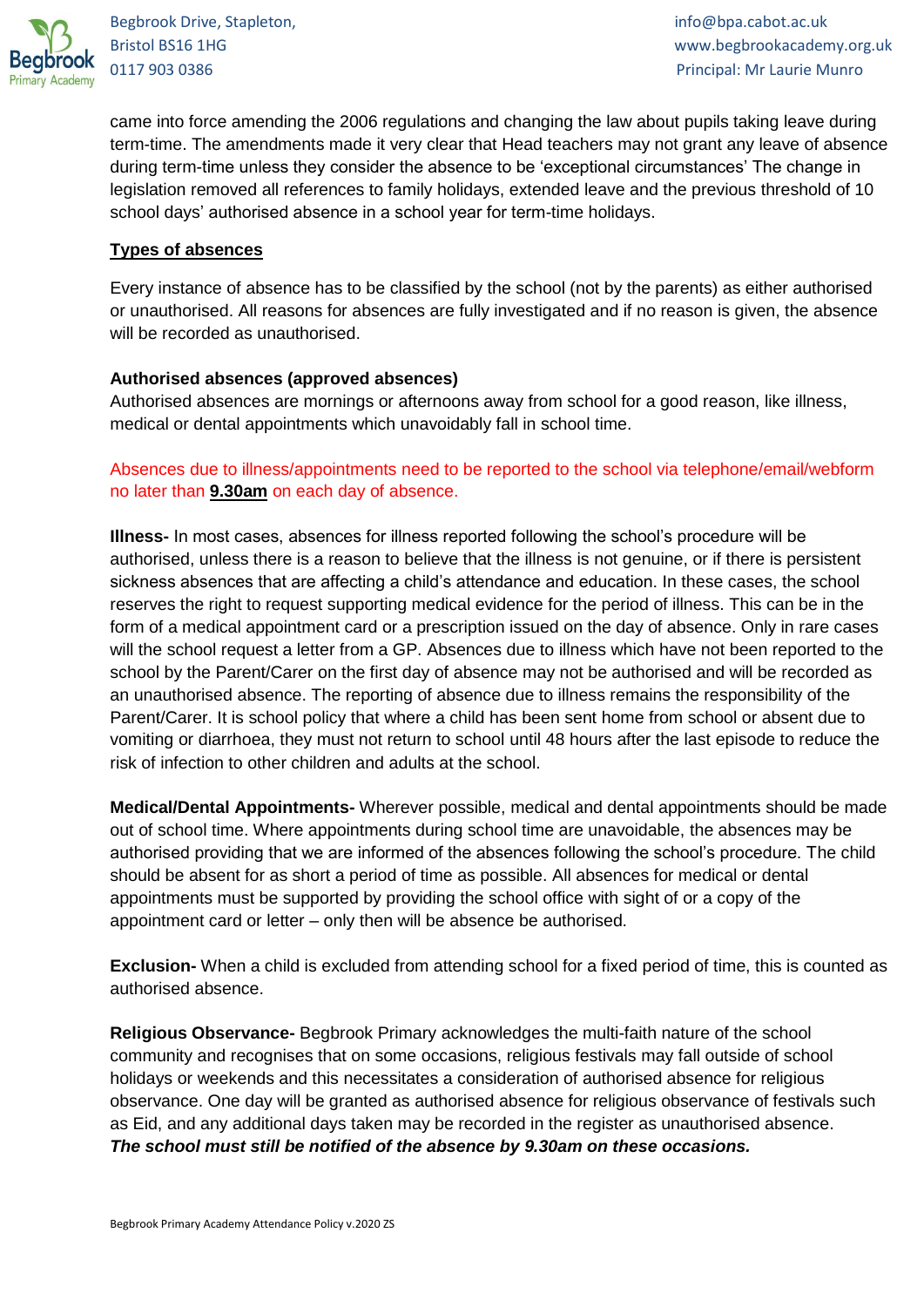

Bristol BS16 1HG www.begbrookacademy.org.uk 0117 903 0386 Principal: Mr Laurie Munro

**Exceptional Circumstances-** Only the Head Teacher can approve absences from school classed as Exceptional Circumstances. Examples of such absences may include a family bereavement, music or ballet exams, visits to other schools or sporting activities.

Some holidays in term-time may also be classed as Exceptional Circumstances and each case will be reviewed on an individual basis by the Head Teacher. To apply for an absence to be recorded as Exceptional Circumstances, Parents/Carers must email the school for the attention of the Head Teacher outlining the following:

- The reason their child will be absent from school during term-time and why it should be classed as Exceptional Circumstances.

- Why the absence is unavoidable
- The dates of the intended absence and the reason

The Head Teacher will then review the request, taking into account:

- The circumstances of the request and purpose of the absence the length of the proposed leave
- The child's current and previous attendance record
- Their ability to catch up on missed schooling.
- Proximity to SATs tests or other school exams
- The child's educational needs and general welfare

- Previous term-time holiday / absences due to Exceptional Circumstances taken in the current and previous academic years.

Only the school can approve or decline a request and make the decision as to whether the absence be authorised. Retrospective requests will not be considered and the absence will be recorded as unauthorised. If permission for the absence is not given and the child is still absent, it will be recorded as unauthorised and a Penalty Notice may be requested from Bristol City Council.

# **Unauthorised Absences**

**Holidays during term time-** Absences due to family holidays which have not been designated by the Head Teacher as 'Exceptional Circumstances' will be recorded in the register as unauthorised. Requests for holidays during term time need to be submitted via email to the school as detailed above (see 'exceptional circumstances'). All requests for holidays during term time will be responded to in writing by the school giving details of whether or not a Penalty Notice will be issued for the absence. **absences for unsatisfactory reasons-** These absences will also be recorded as unauthorised; these may include absences for reasons such as:

- A child or family member's birthday
- Attending a wedding or other celebration
- Closure of a sibling's school or class (for example because of strike action)
- Illness where the child is considered well enough to attend school
- Unable to get up in the morning
- Arriving to school late after registers close at 9.30am.

# **Penalty Notices**

Bristol City Council may issue Penalty Notices on behalf of the school or Education Welfare Consultant where a child has of 8 or more sessions (4 or more days) of unauthorised absences. This includes absences due to lateness after the registers have closed, unauthorised absences due to non-reporting or illnesses where supporting medical evidence has been requested but not supplied, the school may request that a Penalty Notice is issued to the parent/s for the absences. In requesting and issuing Penalty Notices, the school will follow Bristol City Council's Code of Conduct for Penalty Notices. More information on Penalty Notices can be found on the Bristol City Council website.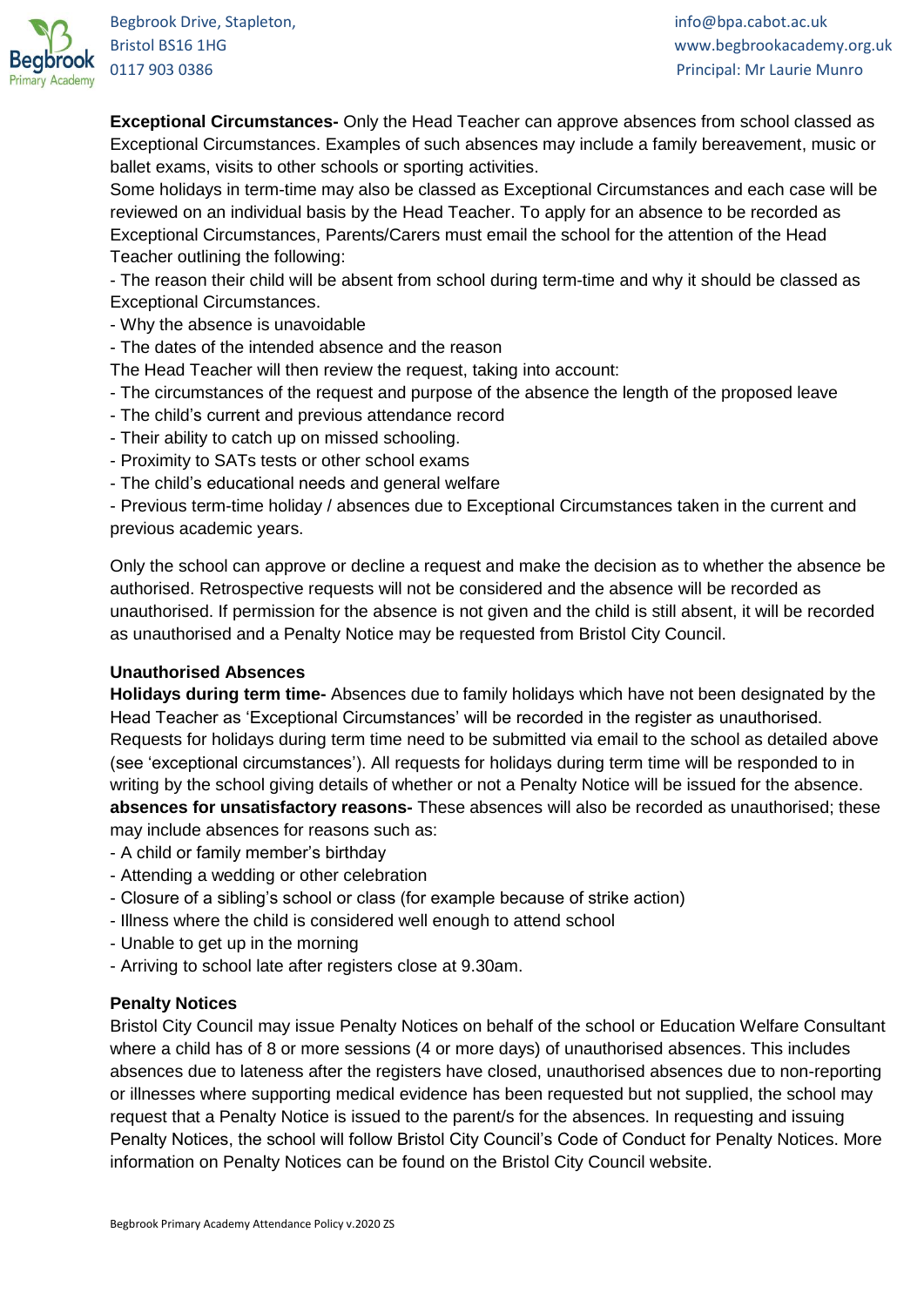

Bristol BS16 1HG www.begbrookacademy.org.uk 0117 903 0386 Principal: Mr Laurie Munro

# **Lateness**

A pupil arriving late can seriously disrupt their own and others' learning.

Registers are taken in the classroom before 9.00am, children arriving after these times will be recorded as late and must report to the School Office to sign in. Registers close completely at 9.30am, children arriving after these times without reason e.g. medical appointment, dentist or a previously agreed reason, will be marked on the register as having an unauthorised absence for the whole session. In such cases, the school will inform Parents/Carers of the decision and explain the possible consequences of continued unauthorised absence due to persistent lateness. Children who have at least 8 absences in the register due to unauthorised lateness within any 10 week period may be subject to a Penalty Notice being requested from Bristol City Council.

If a child is persistently late (more than 30% of lateness in any 10 week period) then the school reserves the right to unauthorise the absence for arrival after 9.00am and the penalty notice procedure will take place. The school will contact families that are persistently late to offer support and guidance throughout this process.

#### **Children missing in education**

Where a child is absent from school for 10 days or more and no contact has been made by the parents to confirm the reason and the expected date of return (including where children have been granted leave for Exceptional Circumstances and have failed to return on the agreed date), the school will consider them to be missing. The child will be referred to the Education Welfare Service via the Pupil Tracking system which could result in their removal from Begbrook's registers and a re-application will need to be made for another school place. If the school has any concerns regarding the safety of a missing child prior to the 10 day period, a referral may also be made to the Education Welfare Service.

# **Attendance Support**

Begbrook Primary offers varied support for children or families that are having difficulties with attendance or persistent lateness. A list of Family Support Services can be found on the website, or the matter can be discussed with a member of the Begbrook Team. A list of parenting support courses can be found on the Bristol City Council website.

#### **School Attendance Procedure**

- Where a child's attendance drops below 96%, for whatever reason, the school contact parents/carers to highlight this or discuss the matter via telephone, letter or email.

- Where there are genuine reasons for the absences and attendance shows to be improving, the school will continue to monitor and review the attendance for the rest of the academic year and the start of the next.

- Where there are no genuine reasons for the absences, parents may be asked to meet with the Head Teacher, Family Link Worker or the Education Welfare Consultant to discuss the school's concerns.

- Visits to the family home may be made in order to discuss attendance matters. In some cases, If no improvement is made and there are not sufficient reasons for the absences, further legal action may be taken by Bristol City Council in accordance with the Education Act 1996.

- School Attendance is part of our safeguarding duty. If a pupil is absent for two days or more without explanation, a home visit may be made and Police Welfare Checks can be requested.

#### **Formal guidance informing this policy**